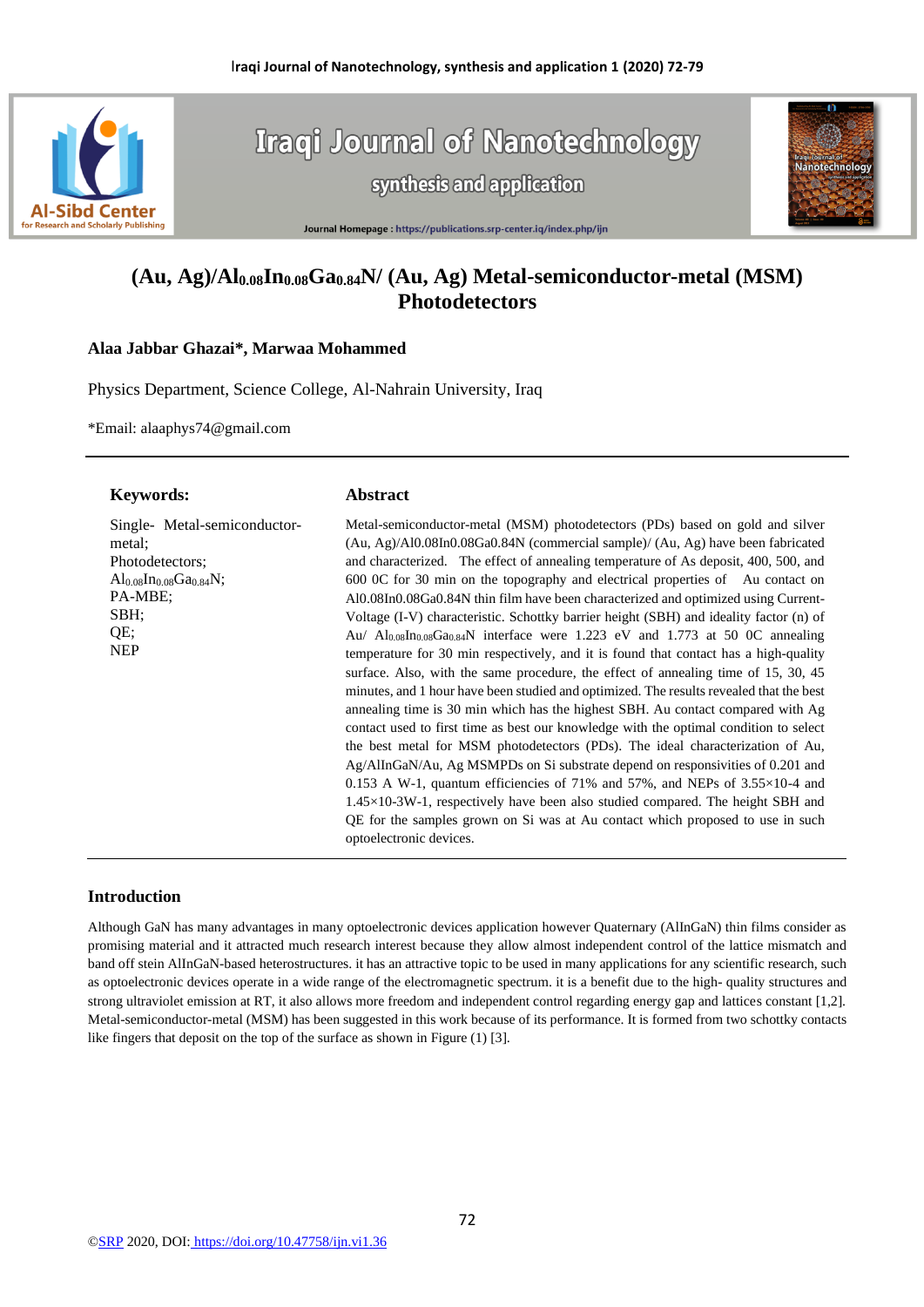

Figure 1 MSM PD structure (top view).

Gold (Au) and silver (Ag) are supposed as ideal Schottky contact for GaN due to its barrier highest (SBH) values [4]. Current-Voltage (I-V) measurements use to determine SBH depend on thermionic emission at V>3kT as following [5]:

$$
I = I_0 exp[qV/(nkT)] \tag{1}
$$

$$
I_0 = AA^{**}T^2 \exp\left[-q\phi_B/kT\right] \tag{2}
$$

where q, is the electron charge, V is the applied voltage, n represents the ideal factor, k represented the Boltzmann's constant,  $I_0$ represented the saturation current, ΦB represented the barrier height, T represented the absolute temperature, A represented the area of the Schottky contact and A\*\* represented the Richardson coefficient. The theoretical value of A\*\* calculated as shown below:

$$
A^{**} = 4\pi m * qk^2/h^3
$$
 (3)

(3) Where m\* represented the effective electron mass and h represented the Planck's constant or AlInGaN. The literature on the effective mass of the electron in AlInGaN had not mentioned in the literature before, therefore the effective mass of AlxInyGa1-x-yN with different x, y has calculated depending on the theoretical value of AlN which m\*=0.4m (m0 is electron rest mass), of InN which m\*=0.11m and of GaN which  $m^*=0.2$  m $[6]$ .

I-V characteristics for such devices analyzed at reverse bias using the equation as following [7]:

$$
I = I_0 \exp(qv/nKT)[1 - exp(-qv/kT)] \tag{4}
$$

Thus, Eq. 4 can be re-written in the form [7]

$$
I \exp\left(\frac{qv}{kT}\right)/\exp\left(\frac{qv}{kT}\right) - 1 = I_0 \exp\left(\frac{qv}{nkT}\right) \tag{5}
$$

Based on Eq. (5), the plot of ln [I exp (qV/kT)/ exp (qV/kT)-1] against V will give a straight line. In this paper the performance of Au, Ag/ Al0.08In0.08Ga0.84N/Au, Ag MSM PDs depend on SBH, n, Responsivity, quantum efficiency, and NEP have been examined.

#### **Experimental Work**

The commercial samples of n- Al<sub>0.08</sub>In<sub>0.08</sub>Ga<sub>0.84</sub>N grown by using molecular beam epitaxy (MBE) on a silicon substrate were employed. The Radio Corporation of America (RCA) cleaning at room temperature was carried out before any fabrication process to remove any contaminations on the wafers. The procedure includes using NH4OH:H2O=1:20 solutions for 10 minutes, then washed with deionized water. Subsequently, the samples were dipped into HF:H2O=1:50 for 10 seconds then, washed again with deionized water. The cleaned samples were then chemically etched in boiling aqua regia of HCl: HNO3=3:1 for 10 minutes to reduce the amount of oxygen (O) and carbon (C) contamination of the Al0.08In0.08Ga0.84N and Si surface. Wafers were then blown dry with compressed air after cleaning. Quaternary Al0.08In0.08Ga0.84N sample must be prepared before depositing the metal contacts and then fabricating the devices.

Silver (Ag) and gold (Au) metal contacts have been deposited on Al0.08In0.08Ga0.84N film as Schottky contacts because of its high work function which equal to 5.4 eV. Au (99.9 purity) Schottky contact deposited on  $Al_{0.08}In_{0.08}Ga_{0.84}N$  films grown on Si substrate was fabricated using a metal mask of 250 nm by A500 DC sputtering system while Ag contact was fabricated using the screen print method which considers as a first time as best our knowledge with the optimal condition to select the best metal for MSM photodetectors (PDs).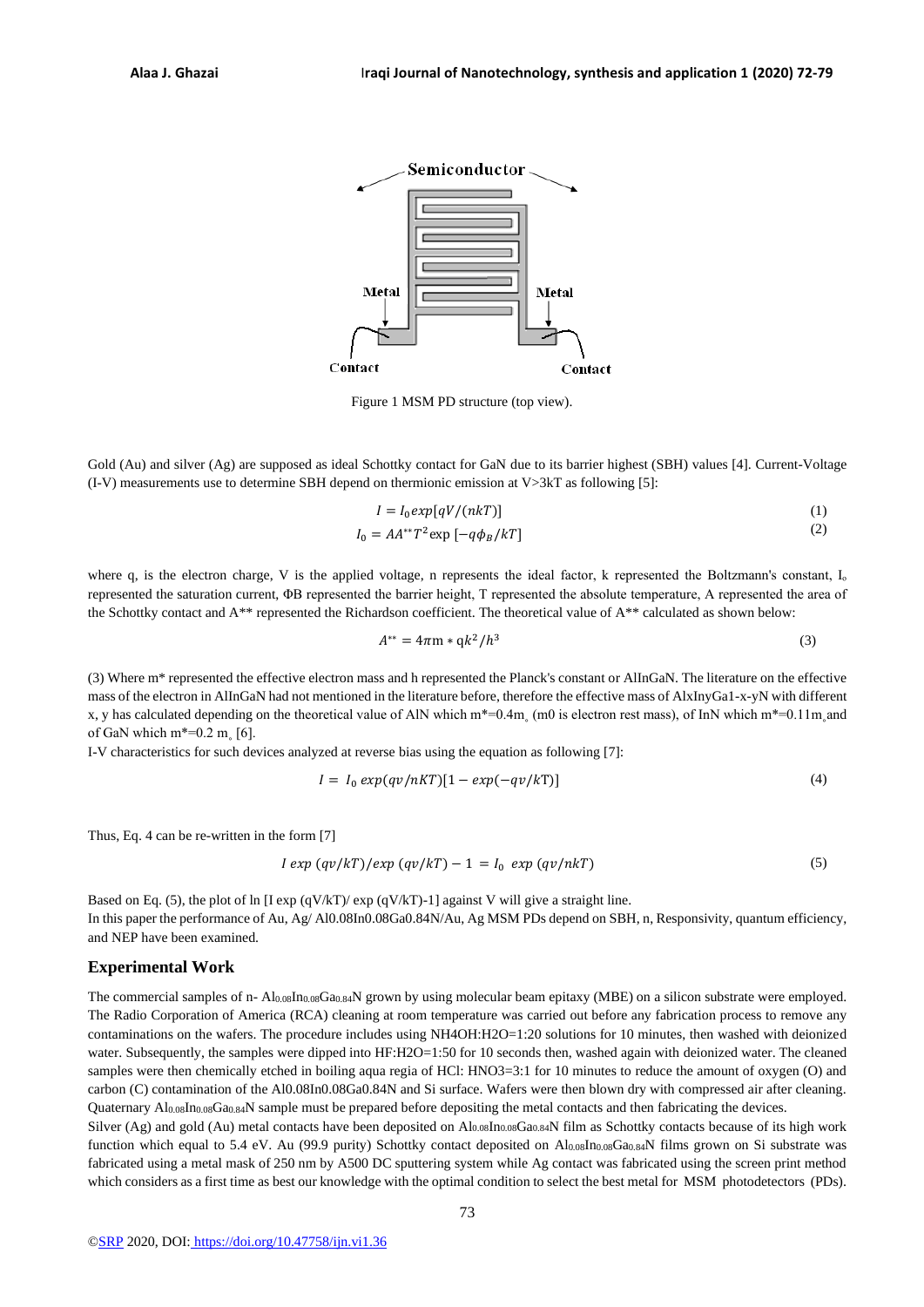Then, the gold contact with a thickness of 200 nm was reached for different temperatures ranged from 400to 600 °C with different times of 15,30, 45 minutes, and 1hour to optimize the best condition for the device. The topography of Au schottky contact with different annealing temperatures and various times have been examined and optimized using SEM and AFM spectroscopes I-V characteristic of Au, Ag/n- Al0.08In0.08Ga0.84N /Au, Ag MSM carried out using UIR-210A spectrophotometer range from 200 to 1000 nm wavelengths as shown in Figure .2. Using this setting the photocurrent, dark current and I-V measurements were measured and, ideality factors and SBH were calculated.



Figure 2 A typical set up of the spectral response measurements of Al0.08In0.08Ga0.84N -based MSM UV PDs

### **Results and discussion**

Au and Ag metals have been used as a Schottky contact in the thin film n- Al0.08In0.08Ga0.84N grown on Si (111) substrate. Effect of annealing temperature of As deposit, 400, 500, and 600 C0 for 30 min on the topography and electrical properties of Au contact have been characterized and optimized.



Figure 3 I-V measurements of Au Schottky contact at different annealing temperatures.

I-V characteristics to study the effects of these parameters on electrical properties of films examined by calculated SBH. Figure 3 shows the I-V property of Au/ Al0.08In0.08Ga0.84N Schottky contacts as deposited, 400, 500, 600  $\degree$ C for 30 minutes on Si substrates annealing temperature were determined and ideality factors were 1.223 eV and 1.773 of Au/AlInGaN at 50C0 annealing temperature for 30 min. Also, with the same procedure the effect of annealing time of 15,30,45 minutes, and 1hour have been studied and optimized as shown in Figure (4) There results revealed that the best annealing time is 30 min which has the highest SBH.

To be sure that Au contact is the best selection between metals, the comparison with Ag contact has been done with the optimal condition get from the characterization of Au contact. I-V curve of Ag contact deposition AlInGaN prepared by screen print presented in Figure (5).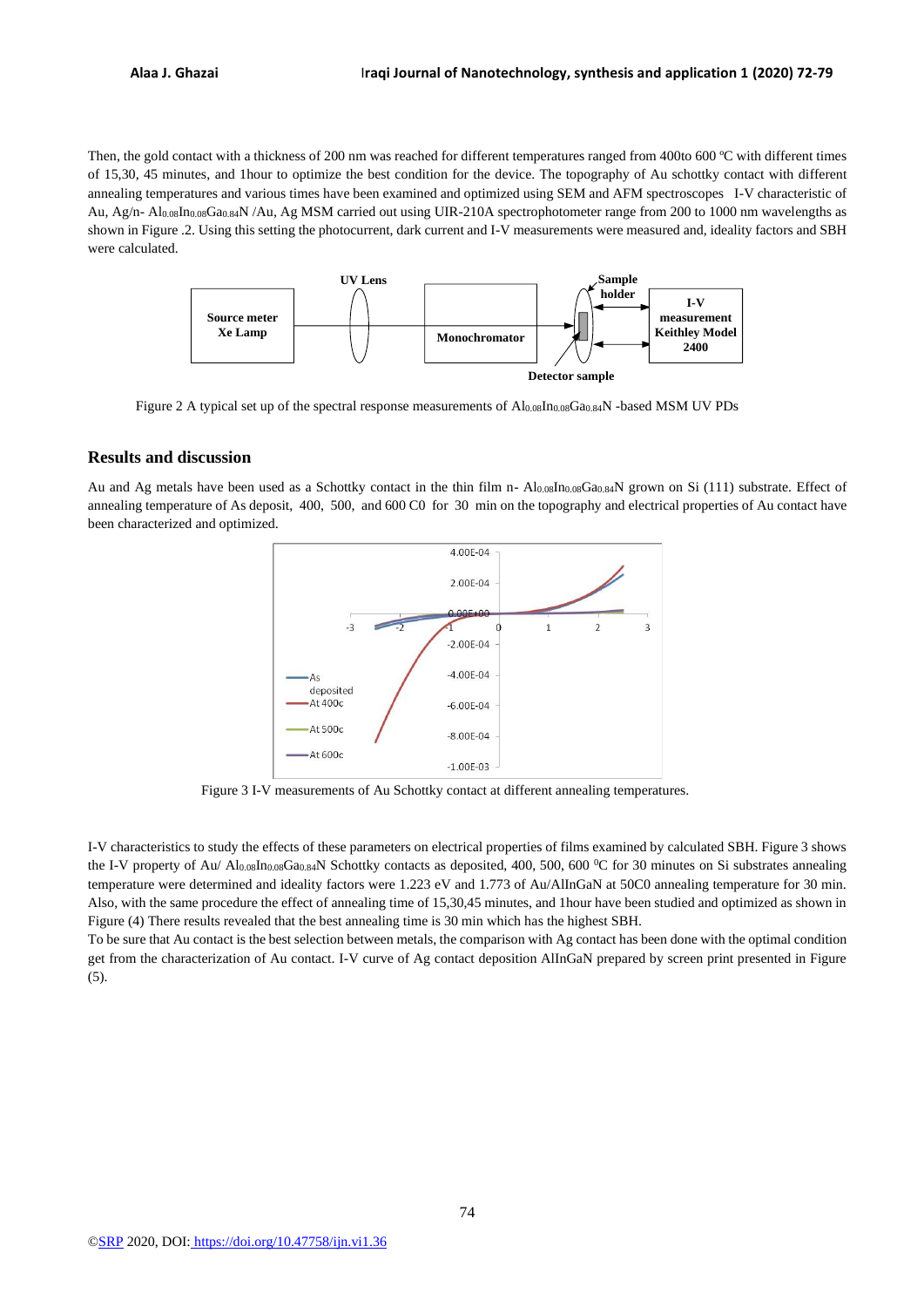

Figure 4 I-V measurements at effect of annealing time of Au Schottky contact deposited on the thin film Al<sub>0.08</sub>In<sub>0.08</sub>Ga<sub>0.84</sub>N grown on then-Si substrates.



Figure 5: I-V curve of Ag contact at 50 °C deposit on AlInGaN.

These results of the Au and Ag metal at 500 0C annealing temperature for 30 min showed that the Au metal at 500 C0 annealing temperature for 30 min has the highest SBH and low ideality factor in comparison with Ag metal contact as shown in Table 1.

Table 1 SBH, ideality factor of Schottky contacts of films n- Al0.08In0.08Ga0.84N grown on Si substrate with different temperature.

| Electrode | Annealing temperature $(^{0}C)$ | Time (min) | Schottky barrier highest SBH (eV) Ideality factor (n) |       |
|-----------|---------------------------------|------------|-------------------------------------------------------|-------|
| Au        | 500                             | 30         | 1.223                                                 | 1.773 |
| Ag        | 500                             | 30         | 1.021                                                 | 1.883 |

To confirm the I-V characteristics of the previous results regarding Au contact the topography test have been examined on As deposited, 400, 500, and 600 0C for30 min which including Average diameter, Root mean square, and Roughness Despite, different annealing temperatures have been used, there is no phase change was observed, therefore the optimal annealing temperature is 500°C due to its high RMS which makes more incident beam absorbed inside the layers by increased the quantum confinement probability since its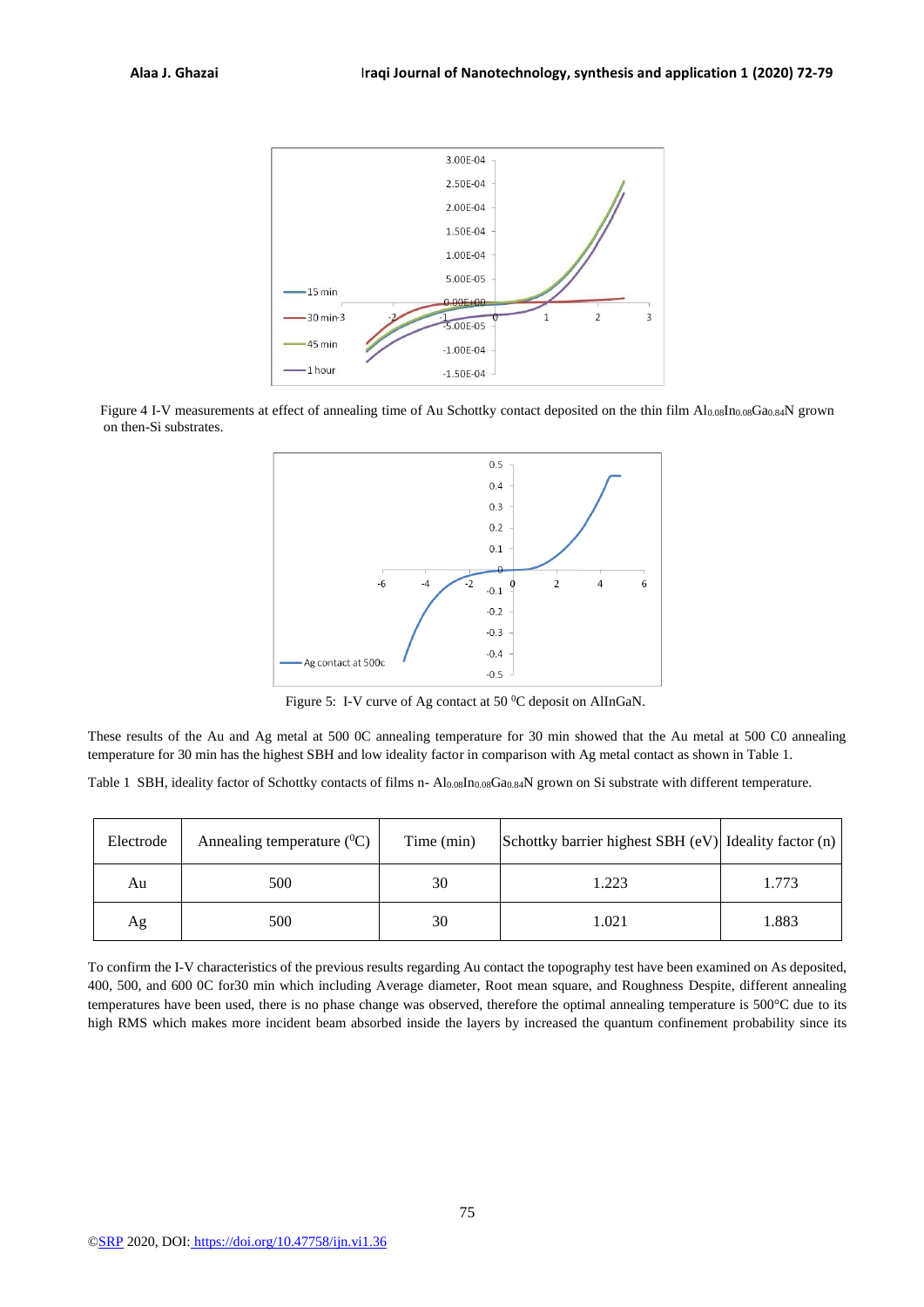crystalline size is 41 nm depend on Sherrier's formula [8] and bring the quantum effect to appear clearly as shown in Figures 6 and Table (2)



At 400  $^0$ C



At 500  $^0\mathrm{C}$ 



At 600  $^0$ C Figure 6: AFM measurements of Au Schottky contact at various annealing temperatures**.**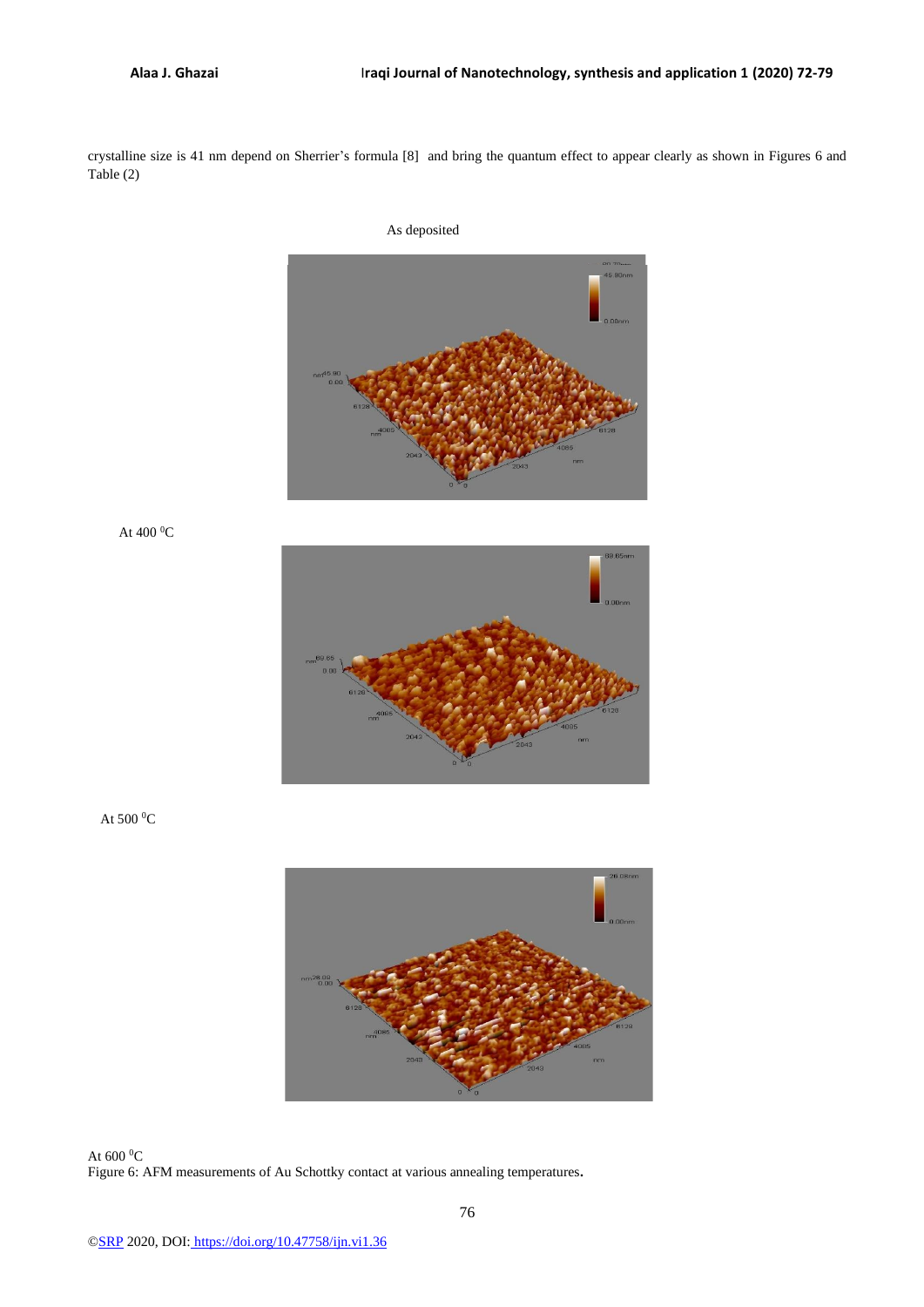| Sample       | d(nm)  | $RMS$ (nm) | Roughness |  |
|--------------|--------|------------|-----------|--|
| As deposited | 58.19  | 2.89       | 1.7       |  |
| 400          | 119.09 | 9.22       | 7.36      |  |
| 500          | 91.63  | 10.3       | 8.11      |  |
| 600          | 75.46  | 4.95       | 3.79      |  |

Table 2: Average diameter, RMS, and Roughness of the Au contact of Al0.08In0.08Ga0.84N films on Si substrate.

Figures 7 and 8. Shows the responsivity as a function of the wavelength of the Au and Ag/ Al0.08In0.08Ga0.84N MSM photodetector grown on Si substrate, respectively. Responsivities photodetector is constant over the energy bandgap (UV region from 300 nm to 370 nm) with two orders of magnitude high cut-off drop in wavelength at 360 nm. The responsivities of Au, Ag/ Al0.08In0.08Ga0.84N /Au, Ag MSM photodetectors were 0.201 A W-1 and 0.153 A W-1. In addition, QE of Au, Ag/ Al0.08In0.08Ga0.84N/Au, Ag MSM photodetector son the Si substrate was 71.5% and 57%, respectively.



Figure 7: Responsivity of Au /  $Al_{0.08}In_{0.08}Ga_{0.84}N$  MSM photodetectors grown on the Si substrate.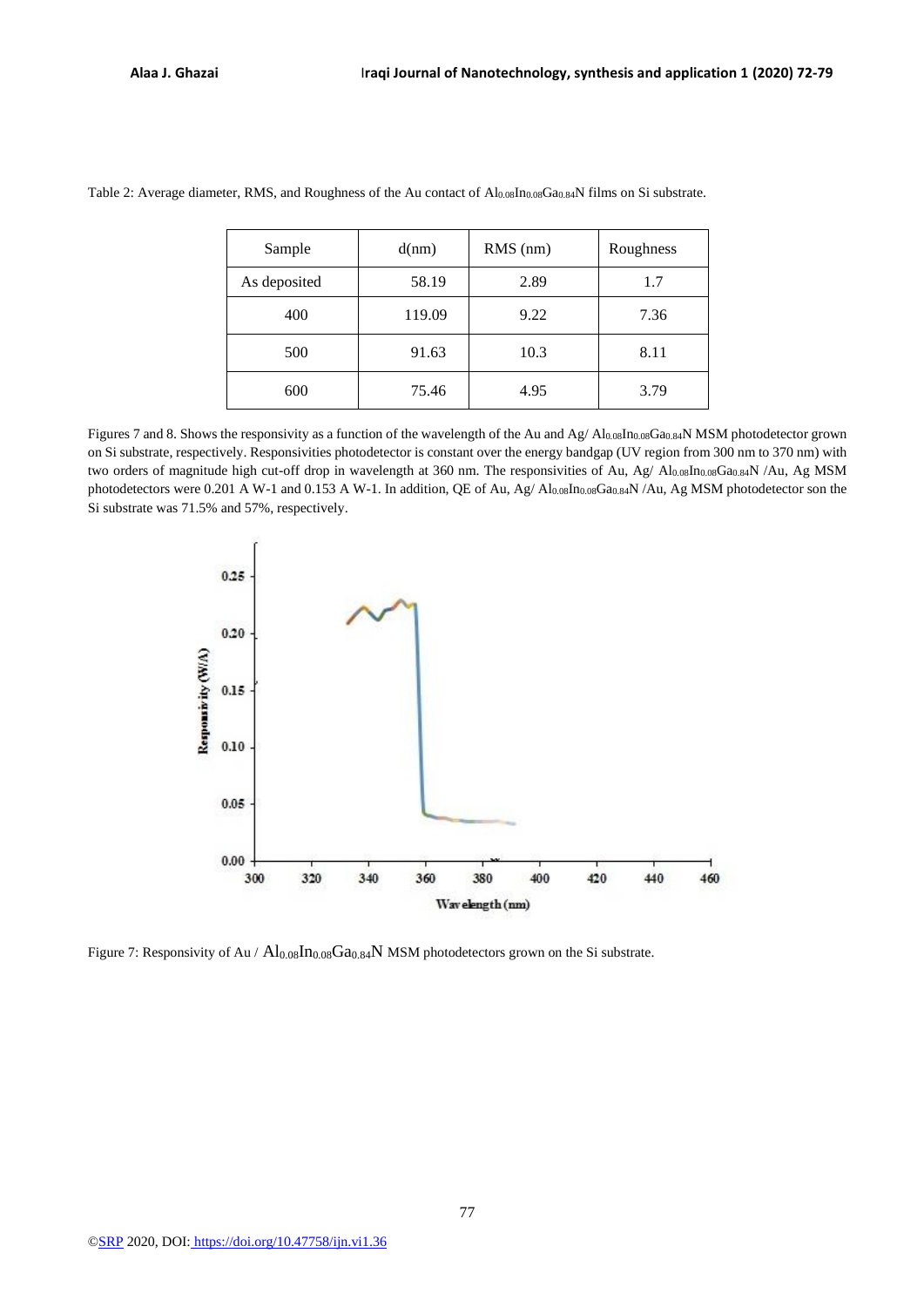

Figure 8 Responsivity of  $Ag/Al_{0.08}In_{0.08}Ga_{0.84}NMSM$  photodetectors grown on Si substrate.

noise equivalent power (NEP) of Au,Ag/ Al0.08In0.08Ga0.84N /Au,Ag MSM photodetectors were on the Si substrate3.55×10-4 and 1.45×10-3 W-1, respectively, as shown in Figures 7 and 8, calculated that Au metal has the high SBH and high QE of samples grown on Si substrates as summarized in Table3.

Table (3): Dark and illumination current, responsivity, QE, ideality factor and SBH of Au, and Ag/ Al0.08In0.08Ga0.84N MSM photodetectors grown on the Si substrate.

| Electrode | Id(A)          | Iph(A)         | R(AW) | $n\%$     | n     | SBH(eV) |
|-----------|----------------|----------------|-------|-----------|-------|---------|
| Au        | $6.87*10^{-3}$ | $7.14*10^{-5}$ | 0.201 | 71.5      | 1.773 | .223    |
| Ag        | $2.20*10^{-4}$ | $2.22*10^{-4}$ | 0.153 | 57<br>، ب | 1.883 | 21.2    |

### **Conclusion**

High work function metals Au successfully used as Schottky contact on n-Al0.08In0.08Ga0.84N thin film which grown on Si (111) substrate. The effect of annealing temperature of  $500 \, \text{°}$  for 30 min. The electrical characteristics of these effected as well were examined through I-V measurements and their SBH values were computed. The SBH value can be deduced directly from the I-V curves, the computations of SBH and ideality factor (n) at the Au/ Al0.08In0.08Ga0.84N interface for the sample annealed at 500 ºC. Au contact have a higher barrier height when the annealing was performed at 500 °C for 30 minutes which yielded around 1.223 eV.

The ideal characterization of Au /AlInGaN/Au MSM PD Si substrate based on responsivity of 0.201 A W-1, quantum efficiencies of 71.5% .

Au metal has the highest SBH, the highest QE and a low dark current for the samples grown on Si substrates.

### **References**

[1] Wu, J., Li, D., Lu, Y., Han, X., Li, J., Wei, H., Kang, T., Wang, X., Liu, X., Zhu, Q., Wang, Z., (2004). Crack-free InAlGaN quaternary alloy films grown on Si (111) substrate by MOCVD. J. Crystal Growth, 273, pp.79-85.

[2] Aumer, M. E., LeBoeuf, S. F., Moody, B. F., & Bedair, S.M. (2001). Strain-induced piezoelectric field effects on light emission energy and intensity from AlInGaN/InGaN quantum wells. Appl. Phys. Lett., 79,pp. 3803-3805.